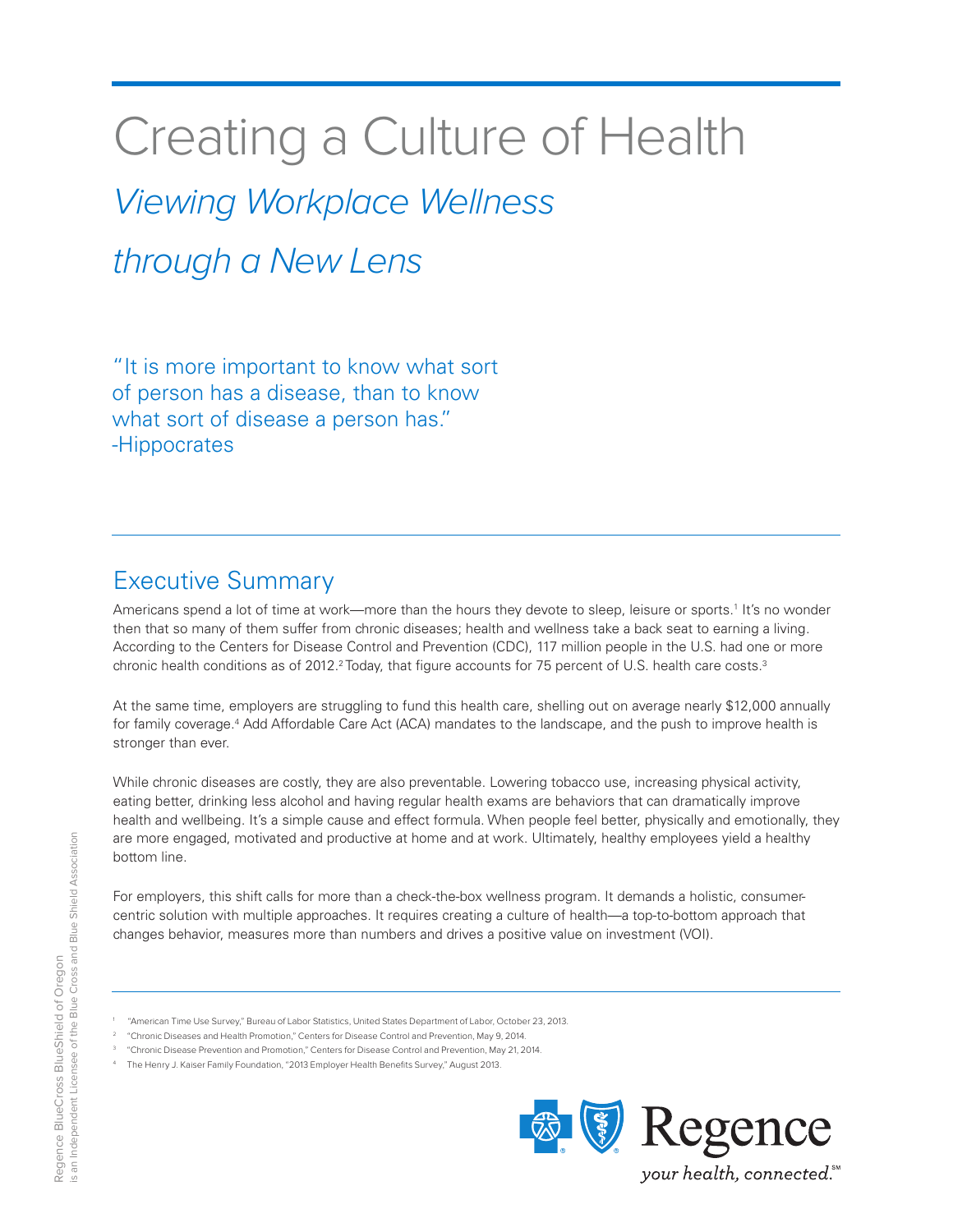### Wellness: Then & Now

Workplace wellness isn't a novel concept. In fact, it's been around, in some form, for more than a century:

In 1879, the Pullman Company established an athletic association for employee use.

In the 1880s, the president of National Cash Register met employees for horseback rides before work. A few years later, the company instituted twice-daily exercise breaks, built an employee gym and, in 1911, added a 325-acre recreation park for its workers.

In the 1930s, Hershey Foods built a recreation complex, complete with a swimming pool.5

By the 1950s and 1960s, companies such as Texas Instruments, Rockwell and Xerox were implementing employee fitness programs.<sup>6</sup> It was around this time too, that the World Health Organization (WHO) put wellness on the public podium. In the preamble to its 1948 constitution, the WHO stated, "Health is a state of complete physical, mental and social wellbeing and not merely the absence of disease or infirmity."7

From there, pioneers like Dr. Dee Edington have advanced the movement, emphasizing health as a serious economic strategy and creating a culture of health in the workplace as a means to reduce health care costs and improve productivity.

At some point, the notion of holistic health and wellness ran off the rails, with many companies focusing more on their financial return on investment (ROI) than on the VOI or not having any measurement at all. By viewing wellness through such a narrow lens, employers have ended up with short-term answers.

Even research findings that question workplace wellness ROI, acknowledge the overriding, long-term benefits. The highly publicized RAND survey, for example, found that:

"… workplace wellness programs can help contain the current epidemic of lifestyle-related diseases … as well as health care cost in the United States."8

**Medical costs fall by about \$3.27 for every dollar spent on wellness programs and that absenteeism costs fall by about \$2.73 for every dollar spent.9**

For every research finding that implies wellness programs don't generate a positive ROI, there is a counter study proving positive returns.

Herein lies the challenge with defining what comprises wellness and how it should be measured. Today's employers are best served by viewing it as a business issue, not merely a nice-to-have employee perk. It is truly a means to improving employee health and productivity and thus the organization as whole.

Many U.S. companies are now realizing that to be competitive they need to be thinking about worker health. A recent Towers Watson study indicates that "seven in 10 companies identify developing a workplace culture where employees are responsible for their health as critical, and understand its importance as a top priority of their health and productivity program."10

<sup>5</sup> "The Evolution of Worksite Health," Corporate Wellness Magazine, January 29, 2104.

<sup>6</sup> Ibid.

<sup>7</sup> Ben Zimmer, "On Language: Wellness," The New York Times, April 16, 2010.

<sup>8</sup> Soeren Mattke and others, "Workplace Wellness Programs Study," RAND Health, 2013.

<sup>9</sup> Katherine Baicker and others, "Workplace Wellness Programs Can Generate Savings," January 10, 2010. Health Affairs

<sup>&</sup>lt;sup>10</sup> "The Business Value of a Healthy Workforce." Towers Watson, 2014.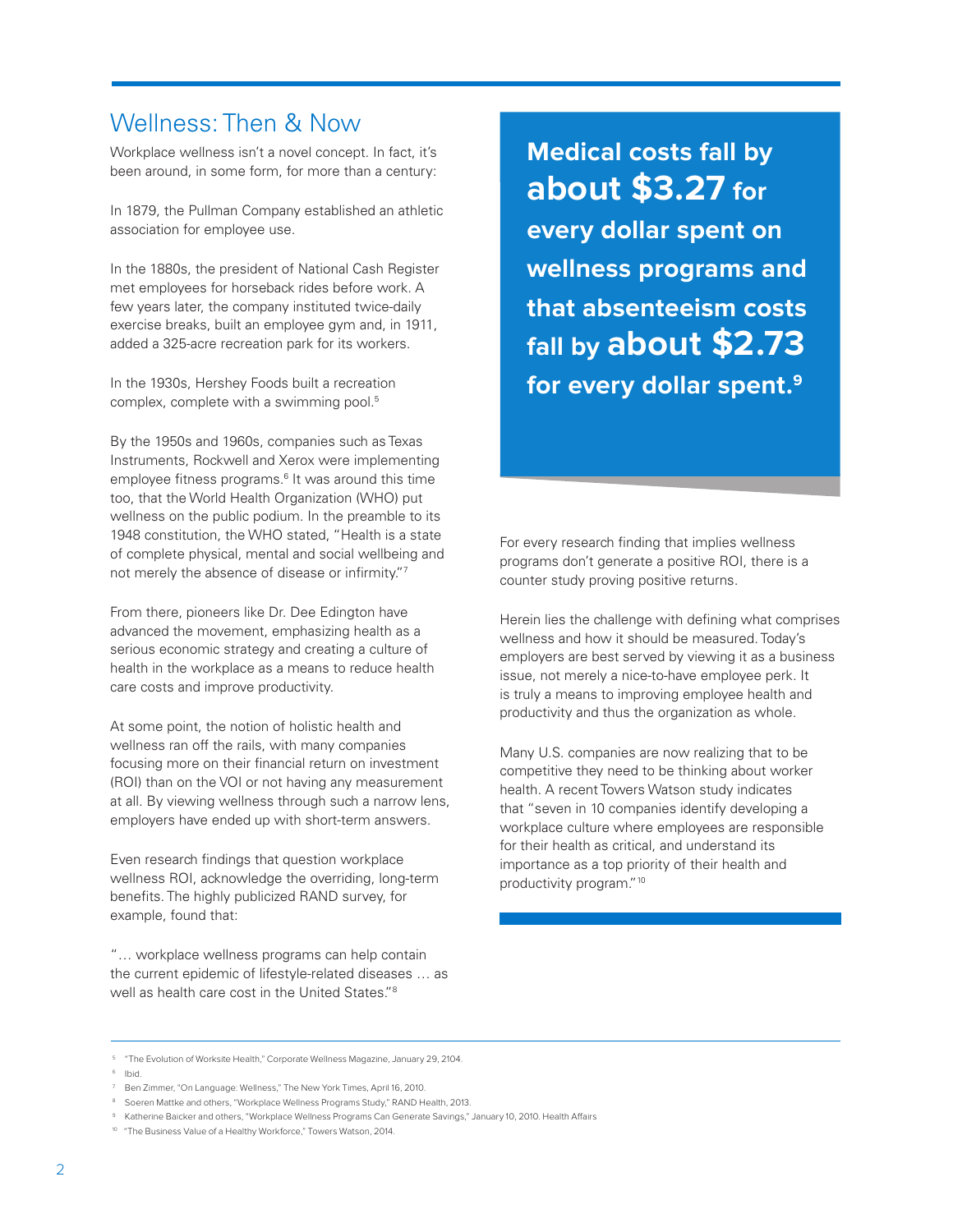### Market Forces at Work

While workplace wellness has been in the spotlight in recent years, emerging market forces are changing the focus on it.

#### **Runaway health care costs**

In the last decade, health care costs have exceeded U.S. economic growth by an average of 2.5 percent annually.11 According to a study by the Deloitte Center for Heath Solutions, those costs will continue to climb by 5.8 percent per year through 2022—outpacing gross domestic product (GDP), average wages and productivity gains.<sup>12</sup>

Everyone is feeling the pain associated with these rising costs. Health insurance premiums in the U.S. have increased by 140 percent, while worker earnings have only increased by 36 percent in the past ten years.<sup>13</sup>

Employer-sponsored insurance covers 55 percent, or 170.9 million, Americans.<sup>14</sup> During the last ten years, the cost to provide this insurance has increased by 77 percent.15 As a result, many employers are exploring cost-shifting strategies, forcing employees to pay more out of their own pockets for care under highdeductible health plans. Many are looking at health and wellness strategies too.<sup>16</sup>

#### **Tactics employers believe will impact cost management**

Which of the following strategies do you currently use to reduce or manage your company's health care costs? Of the following strategies, how much of an impact does each have on reducing or managing a company's total health care costs?





Chart displays weighted percentages Source: Deloitte Center for Health Solutions: 2013 Survey of U.S. Employers

#### **Where's it all going?**

Theories and analyses abound about what's causing the cost increases. One of the key causes resides in poor lifestyle choices (e.g., physical inactivity, poor diet and tobacco or alcohol use), often resulting in chronic disease such as diabetes, lung cancer and heart disease.

#### **Chronic Disease in the United States**

Chronic conditions - such as high blood pressure, high cholesterol, depression, heart disease, axiety, sleep disorder/insomnia, and diabetes - affect the lives of many Americans. This chart shows the percentage of U.S. adults diagnosed with these diseases.



Source: Centers for Disease Control and Prevention (2004 - 2008)

According to a study by the Milken Institute, chronic diseases cost the U.S. economy more than \$1 trillion annually, or nearly 6 percent of the U.S. national debt. This figure could climb to \$6 trillion by 2050. For example, between 2009-2012, the economic costs associated with smoking came to \$289 billion per year—a figure comprising direct medical care for adults and lost productivity from premature death.<sup>17</sup>

The losses have well-established impacts on productivity, including absenteeism and presenteeism, which occurs when employees come to work too ill to perform their jobs.<sup>18</sup>

Sheryl Coughlin, "Health care costs, benefits, and reform: What's the next move for employers?" Deloitte Center for Health Solutions, 2013.

- <sup>13</sup> "2013 Employer Health Benefits Survey," The Henry J. Kaiser Family Foundation, August 2013.
- 14 Ibid.
- 15 Ibid.
- Sheryl Coughlin, "Health care costs, benefits, and reform: What's the next move for employers?" Deloitte Center for Health Solutions, 2013.
- <sup>17</sup> "The Health Consequences of Smoking—50 Years of Progress: A Report of the Surgeon General," US Department of Health and Human Services, Centers for Disease Control and Prevention, 2014.
- Ross DeVol and others, "An Unhealthy America: The Economic Burden of Chronic Disease," Milken Institute, October 2007.

 $12$  Ibid.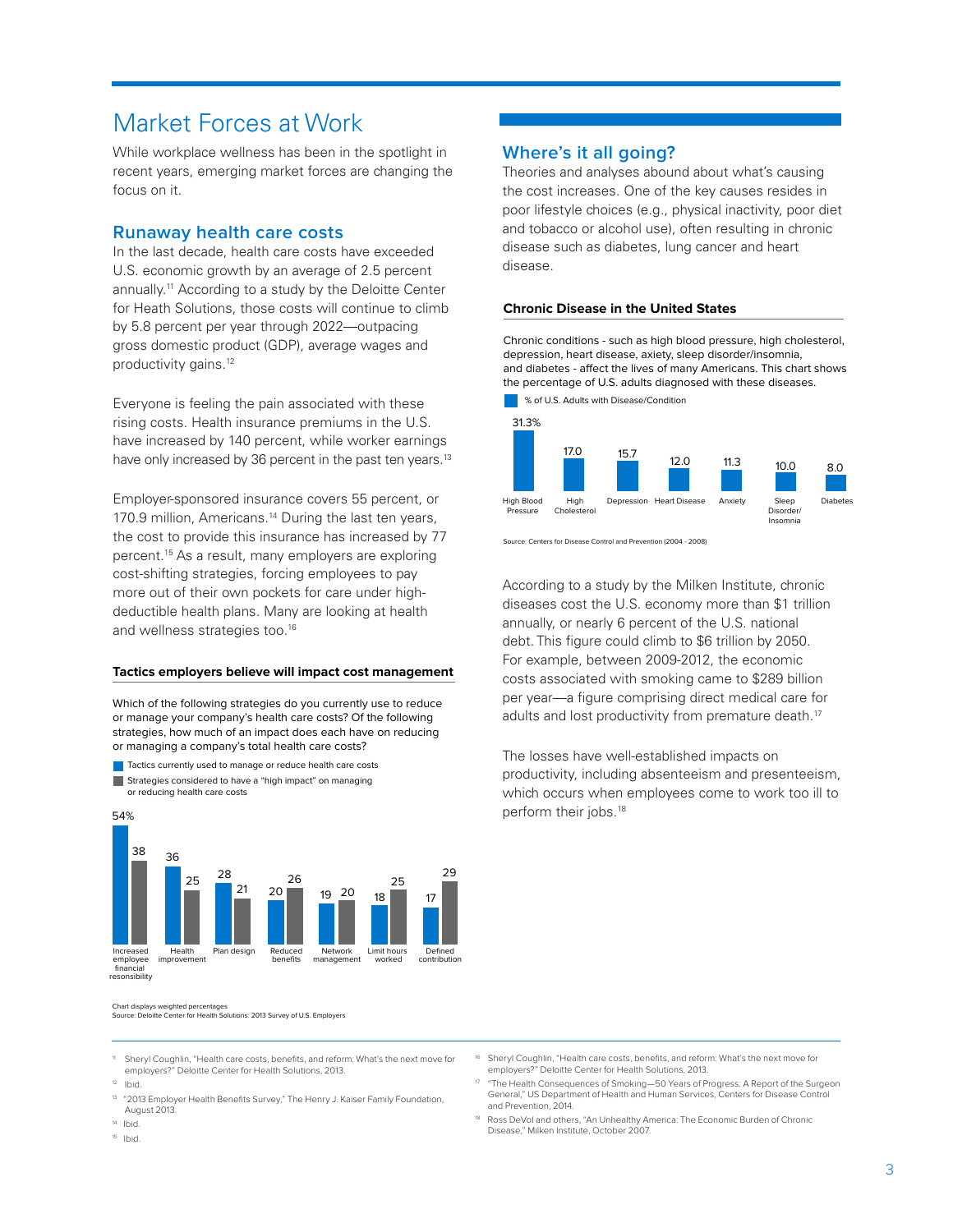#### **ACA implications**

The ACA introduces a double-edged sword of sorts for employers. On the upside, it introduces provisions to encourage healthier lifestyles. It raises the cap on incentives that small businesses can offer their employees for participating in wellness activities to 30 percent of their health benefit costs.<sup>19</sup> For smoking cessation, the cap moves up to 50 percent.<sup>20</sup>



Source: Bloomberg Business Week, May 2013

On the downside, the ACA will impose a 40 percent excise tax, known as the "Cadillac tax" on companies in 2018 if their health plans cost more than \$10,200 for individual coverage and \$27,500 for family coverage.

As a result, employers are looking at ways to revise their benefits, enriching their wellness programs to offset higher-deductible health plans. According to the New York Times, "Larger companies are experimenting with an array of disease management and wellness programs, for instance, or even setting up their own work-site clinics as a way to sidestep the tax."21

### Creating a Culture of Health

The demand for wellness solutions is at an all-time high. In fact, studies show that employers plan to increase their budgets for wellness incentives by 15 percent compared to 2013.<sup>22</sup> Yet, with hundreds of wellness solutions on the market today, how do employers know where to begin? Shifting the focus to a culture of health and thus productivity is a good place to start. That means making a longterm commitment to a holistic solution focused on wellbeing and individual attitudes about health versus investing in a cookie-cutter product that seeks to check the wellness box and consider all problems solved.

#### **Goals**

The growing divide between expectations and outcomes associated with workplace wellness largely stems from a focus on ROI-driven programs. Using ROI as a singular yardstick also often results in "carrotand-stick" incentives that can actually demotivate employees. To that end, companies like Regence believe ROI should only be one of a few key goals when creating a culture of health:

# **"An ounce of prevention is worth a pound of cure." Benjamin Franklin**

#### **1. Increase engagement**

For Regence, engagement is one of the most important elements of a health and productivity program. If employees and their family members aren't using and engaged with health promotion programs, employers cannot create a culture of health.

Employee engagement matters to the bottom line too. A Gallup study found that organizations with an average of 9.3 engaged employees for every disengaged employee in 2010-2011 had earnings per share (EPS) that were 147 percent higher than their competition.23

Traditional ways of engaging employees are less effective however. Employers need to consider adopting health and productivity solutions that are personalized and meet employees where they are in terms of their wellness journey, leverage innovative technologies and reference modern-day research into behavioral economics and incentive-plan design.

<sup>&</sup>lt;sup>19</sup> Julia James, "Workplace Wellness Programs," Health Affairs, May 10, 2012.

<sup>20</sup> "ObamaCare and Smokers," ObamaCare Facts, source: http://obamacarefacts.com/obamacare-smokers.php.

<sup>21</sup> Reed Abelson, "High-End Health Plans Scale Back to Avoid 'Cadillac Tax,'" The New York Times, May 27, 2013.

<sup>&</sup>lt;sup>22</sup> Dan Cook, "Employers budgeting more for wellness incentives," BenefitsPro.com, February 21, 2014.

<sup>&</sup>lt;sup>23</sup> State of the American Workplace," Gallup, 2013.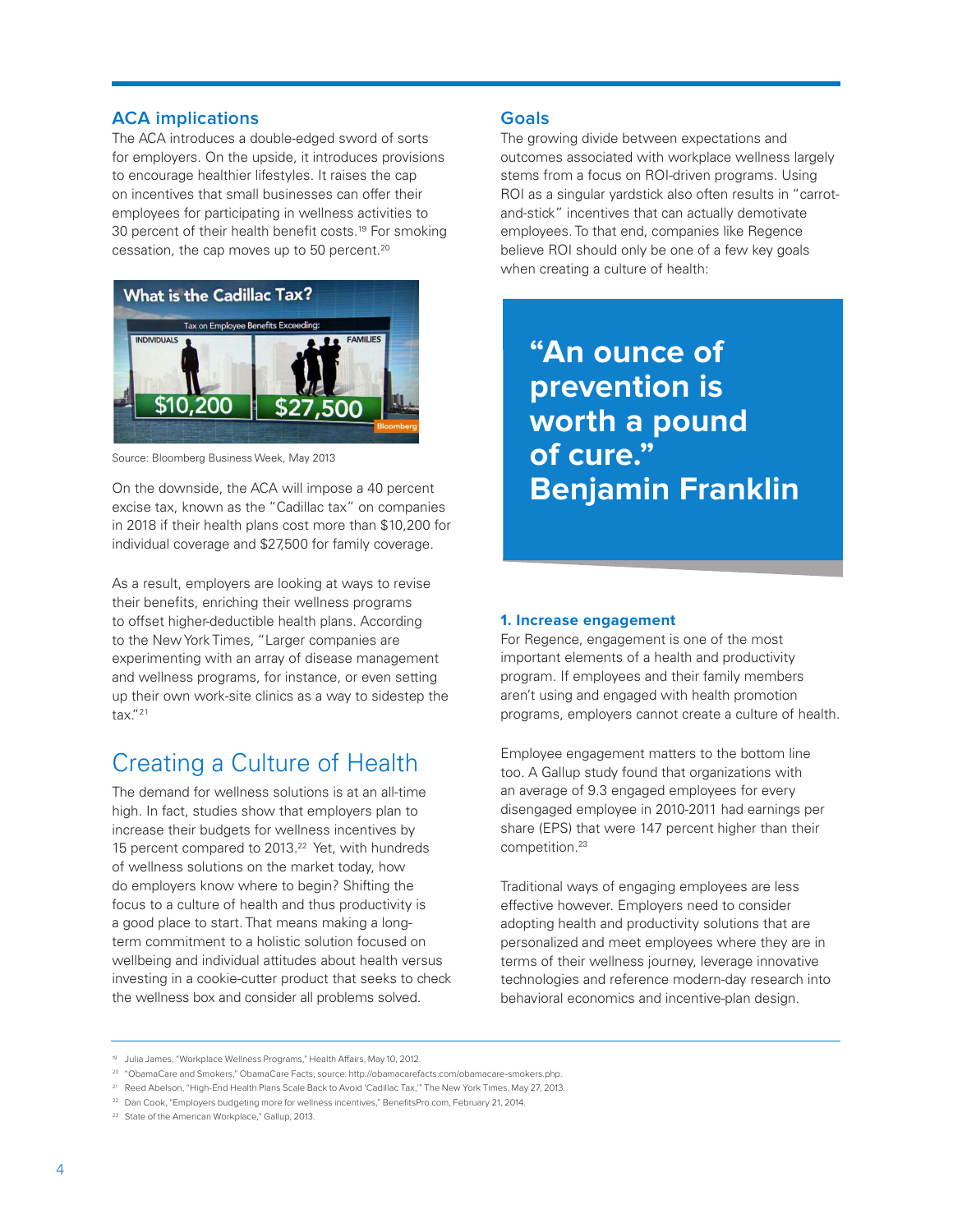#### **2. Improve health**

There's a simple truth about health. When people feel better, physically and emotionally, they are more engaged, motivated and productive. Employers need to make it easy for employees to make healthy choices, with a culture of health that addresses multiple touch points. That means reevaluating how people think about health.

Regence considers health improvement a critical objective of any health and productivity effort, and has the mechanisms to ensure it's tracked. It may seem obvious, but today's market is full of examples where this was not a key measure of success.

#### **3. Bend the cost curve**

When employers deploy a strategy that emphasizes increased engagement and improved health, Regence contends they can bend the cost curve. It will not happen overnight, but with consistent, long-term attention, it is attainable.

There are plenty of ROI success stories related to total health management programs:

Johnson & Johnson: Estimates wellness programs have cumulatively saved them \$250 million in health care costs over the last decade.25

Caterpillar, Inc.: Anticipates long-term savings of more than \$700 million by 2015, with current overall direct cost savings of 23 percent.<sup>26</sup>

Citibank: Citibank's ROI was estimated between \$4.56 - \$4.73 per program dollar spent.<sup>27</sup>

While bottom-line results are important to every business, the cost savings and profits informing them must be measured beyond numbers. This means considering the impact on both health and productivity, finding ways to move employees from high-risk to lower-risk categories and, ultimately, focusing on VOI—higher engagement, retention, satisfaction and presenteeism. This strategy may not yield immediate cost savings, but over the long term, the rewards will be greater.

**Engaged employees are generally healthier than their unengaged peers, have lower incidences of chronic health programs and are more likely to participate in company wellness programs.24 They also have lower health care costs.**

<sup>&</sup>lt;sup>24</sup> State of the American Workplace," Gallup, 2013.

<sup>25</sup> Leonard L. Barry, "What's the Hard Return on Employee Wellness Programs?," Harvard Business Review, December 2010.

<sup>26</sup> "Prevention Makes Common Cents,'" U.S. Department of Heath & Human Services, 2003.

<sup>&</sup>lt;sup>27</sup> "Overview of Worksite Wellness & Its Value," Pennsylvania Department of Health, July 2008.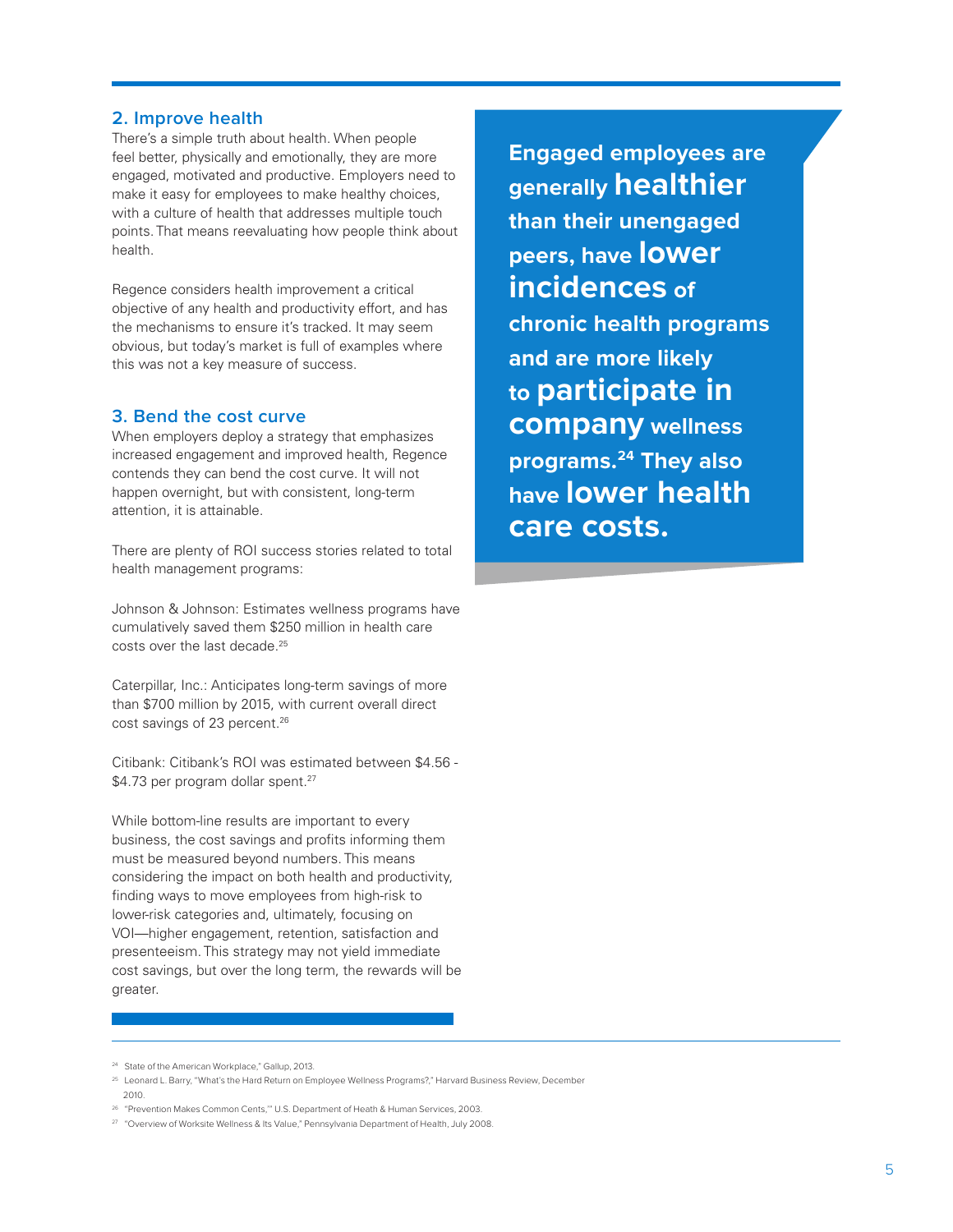### The Regence Point of View

Creating a culture of health starts with putting the consumer, or employee, in the center. With that in place, employers can focus on integrating key program pillars.

#### **Population health:**

A successful program should integrate all areas that affect worker health and productivity—whether it's the food in the vending machines and what it costs, or what's served at parties; the layout of the workplace; how and where meetings are held; what benefits are provided; what is incentivized; and how supportive the company culture is overall.



#### **Prevention:**

Many people don't realize how their health and wellbeing are impacted by social, emotional, financial, physical and workplace stress until something goes awry. Keeping employees healthy instead of waiting to treat them when they're ill is an imperative. This means ensuring workers and their dependents receive age and gender-appropriate preventative health screenings. It's a different mindset: prevention-driven wellness versus event-driven health care. If there is an appropriate focus on prevention, it's possible to

avoid many downstream health care expenses. For Regence, the best health care dollar is the one that's never spent.

#### **Analytics:**

You can't improve what you can't measure. Employers need to take the pulse of the program they implement at set intervals. This includes defining outcomes measurements and using data analytics to determine measures of success. At a cursory level, it means knowing, for example, if unscheduled absences, presenteeism, disability days and retention rates have changed since launching the new program.

#### **Technology:**

Plenty of wellness solutions today don't go beyond a website experience. Engagement needs to comprise a person-focused portfolio of innovative, technologyforward touch points, device integration, mobile or other wireless solutions, health portals or personal health records.

#### **Privacy:**

Privacy measures are vital to gaining and maintaining participant trust. Employers should ensure that whatever solution they put in place has the highest security standards and that employees are aware of how their personal information will be kept safe and who has access to it within the company.

#### **Program integration:**

Ultimately, integrating these key program pillars and related tactics will drive success. This must start at the top of the organization, with C-level stakeholders endorsing the shift and empowering staff to remove existing silos.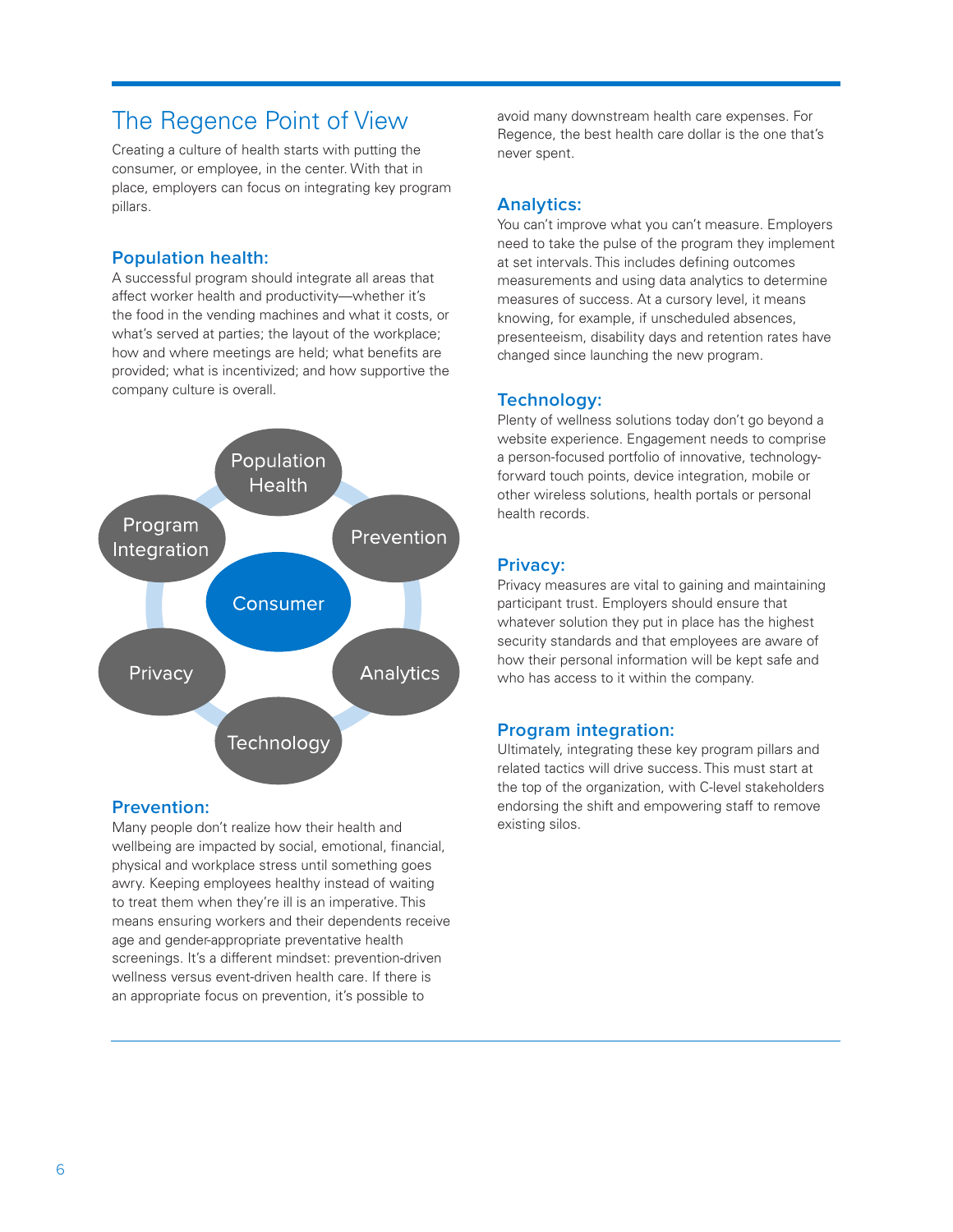### Adding It All Up

Creating a culture of health improves engagement, satisfaction, presenteeism and retention. For example, studies prove that healthy employees stay with the company. Organizations with highly effective total health management programs report lower voluntary attrition than those with programs that have low effectiveness. At the software firm SAS Institute, voluntary turnover is just 4 percent, thanks in part to such a program; at the Biltmore tourism enterprise, the rate was 9 percent in 2009, down from 19 percent in 2005.<sup>28</sup>

Clearly, ROI only tells part of the story. Employers are better off measuring the value on their investment—a forward-looking equation with long-term benefits.

Total health management programs are not nice-to-have extras. They can truly impact the health of a workforce and ultimately the health of the entire of organization. When implemented thoughtfully, as a multi-faceted approach that changes behavior and focuses on health and productivity, employers—and employees—stand to gain the most.

Our mission with the Regence wellness solution is to improve employee health and well-being. Our health and productivity solution includes comprehensive, integrated online wellness capabilities, "Boots on the Ground" support including dedicated wellness consultants, Regenceemployed health coaches, event and communications support and robust reporting.

Our commitment to employers is to increase employee engagement in their wellness, improve worker health and ultimately bend the cost curve. To increase engagement we provide employers with highly personalized health and productivity solutions that meet employers where they are in terms of wellness program evolution and budget. We leverage the latest technologies, and design incentive strategies that use behavioral economics theories. To improve employee health we emphasize the creation of a culture of health, provide tools and resources to help an employer's workforce achieve the best health they can, and whenever possible integrate with Regence Care Management programs. To bend the cost curve we work with employers to deploy our wellness solutions, employ a long-term wellness strategy, and build a culture of health, ultimately resulting in a moderation of their cost curve. Our focus is on VOI instead of ROI. With the Regence wellness solution we can demonstrate how an employer's workforce can reduce their risk factors which has a demonstrated impact on health care costs.

<sup>28</sup> Leonard L. Barry, "What's the Hard Return on Employee Wellness Programs?," Harvard Business Review, December 2010.